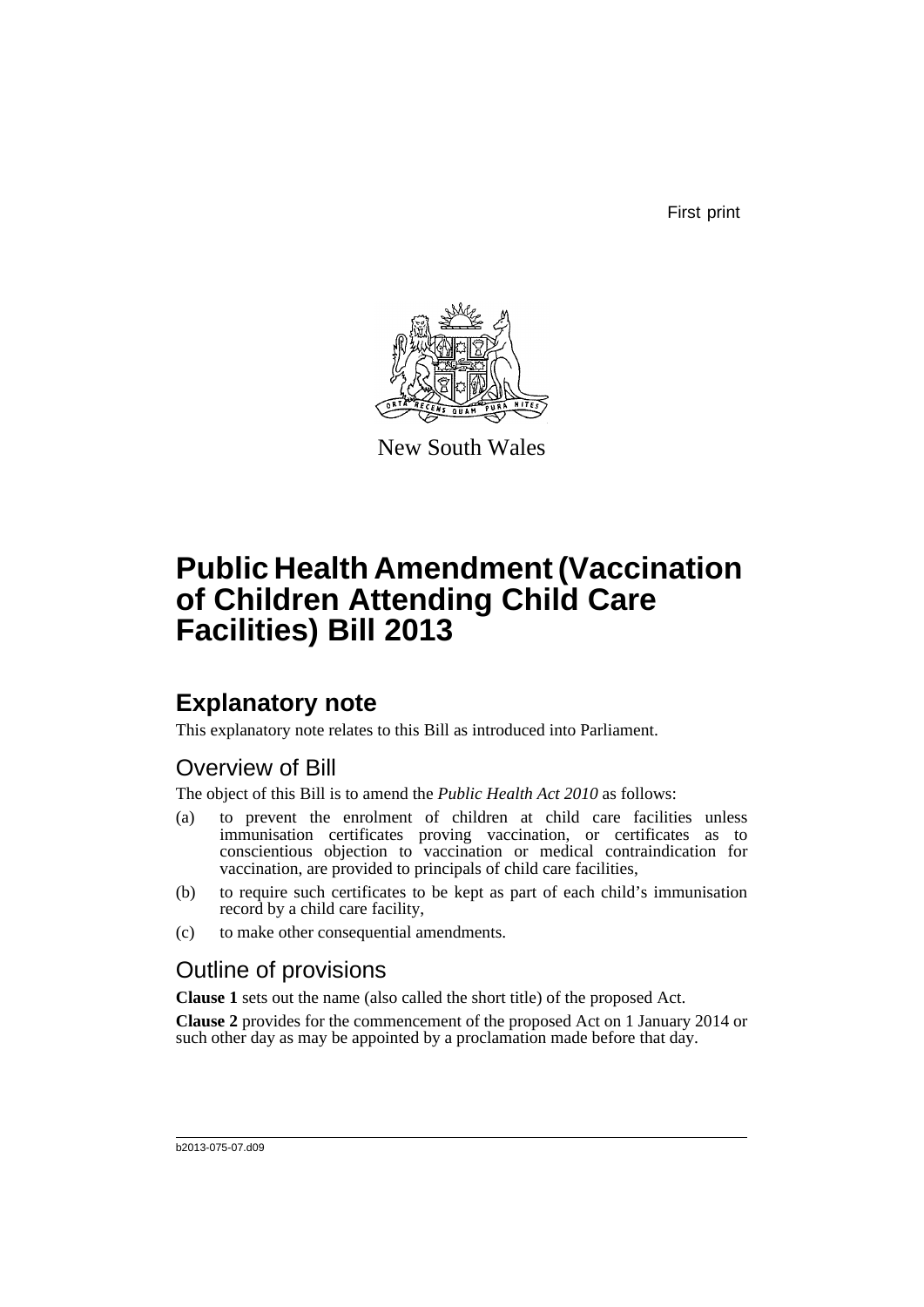Explanatory note

### **Schedule 1 Amendment of Public Health Act 2010 No 127**

**Schedule 1 [4]** places a restriction on the enrolment of children at child care facilities unless vaccination evidence is provided. A principal of a child care facility must not enrol a child, or permit a child to enrol, at the child care facility unless the principal has been provided with an immunisation certificate indicating the child is age appropriately immunised or a certificate indicating that the child is following an approved catch-up schedule or certificates relating to diseases not covered by such certificates.

If the child is not vaccinated or being vaccinated for any specified vaccine preventable disease, certificates relating to conscientious objection to vaccination or medical contraindication for vaccination for that disease must be provided before enrolment. A certificate as to conscientious objection is to contain both a certification by the parent of the child as to the objection and a certification by an authorised practitioner that the practitioner has explained the benefits and risks of immunisation to the parent and has informed the parent of the potential danger of not immunising.

Regulations may be made requiring the principal of a child care facility to request parents to provide the certificates at other times.

The principal of a child care facility will also be required to keep an immunisation register containing information about the immunisation status of each child at the child care facility and also the certificates provided to the principal. There will be an obligation on the principal to provide the certificates to parents and other principals for the purpose of the enrolment of children at other child care facilities.

The Chief Health Officer may publish guidelines to assist authorised practitioners giving certificates relating to vaccination.

Currently, the principal of a child care facility is required only to ask for evidence of a child's immunisation status on enrolment and there is no restriction on enrolment if such evidence is not provided or insufficient evidence is provided.

**Schedule 1 [1]** defines *authorised practitioner* as meaning a medical practitioner or a member of a class of health practitioners prescribed by the regulations. Authorised practitioners are required to issue some of the certificates relating to vaccination that may be required for child care enrolment. The amendment also defines *NSW Immunisation Schedule*.

**Schedule 1 [2] and [3]** make consequential amendments for the purpose of enabling references in the provisions relating to immunisation certificates and other certificates to include references to copies of such certificates.

**Schedule 1 [5]** makes a consequential amendment.

**Schedule 1 [6]** enables regulations to be made containing savings and transitional provisions consequent on the enactment of any Act that amends the *Public Health Act 2010*.

Explanatory note page 2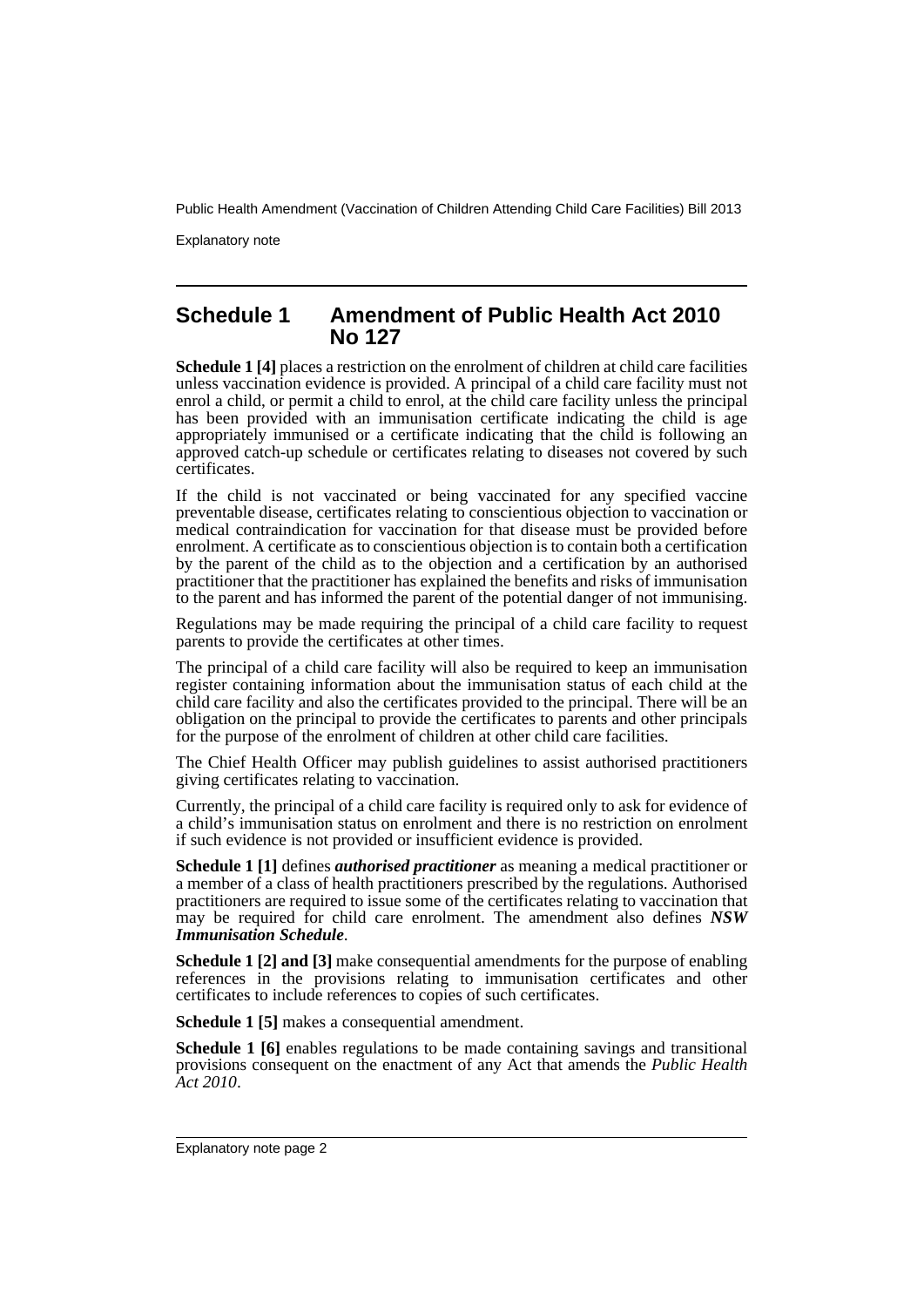First print



New South Wales

# **Public Health Amendment (Vaccination of Children Attending Child Care Facilities) Bill 2013**

## **Contents**

|                                                       | Page |
|-------------------------------------------------------|------|
| 1 Name of Act                                         |      |
| 2 Commencement                                        |      |
| Schedule 1 Amendment of Public Health Act 2010 No 127 |      |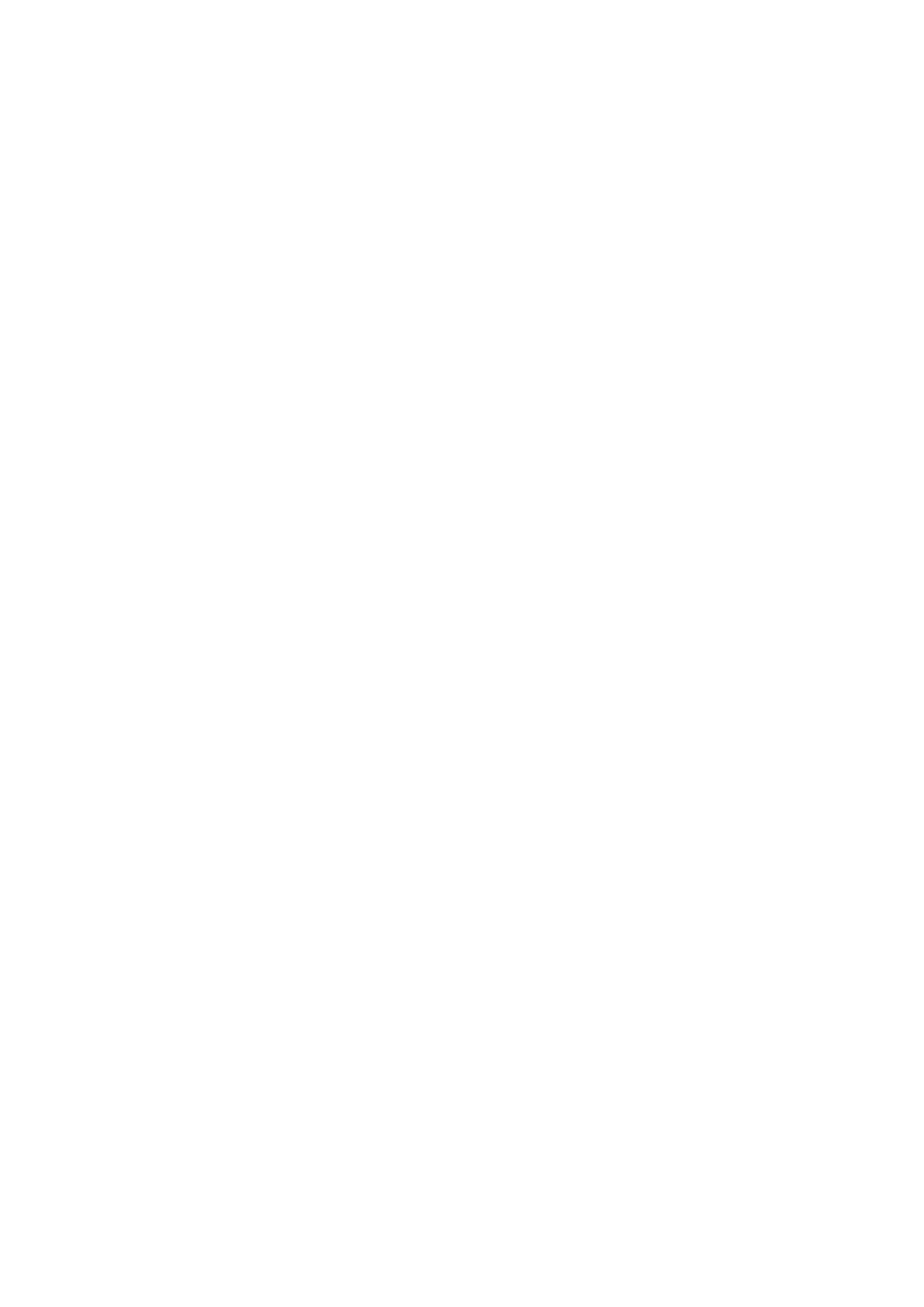

New South Wales

# **Public Health Amendment (Vaccination of Children Attending Child Care Facilities) Bill 2013**

No , 2013

### **A Bill for**

An Act to amend the *Public Health Act 2010* with respect to vaccination requirements for children enrolling at child care facilities.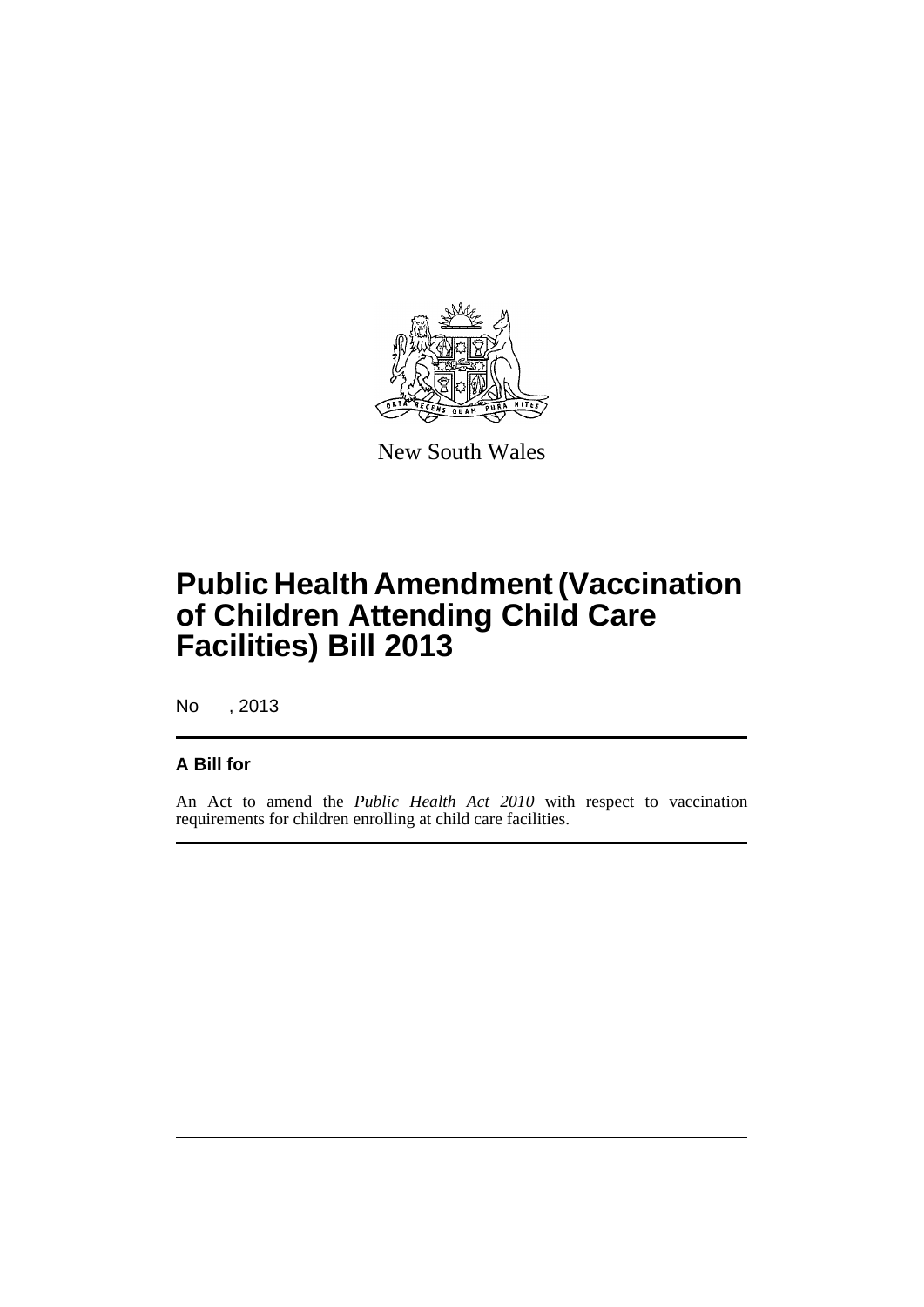<span id="page-5-1"></span><span id="page-5-0"></span>

|   | The Legislature of New South Wales enacts:                                                                                               | 1             |
|---|------------------------------------------------------------------------------------------------------------------------------------------|---------------|
| 1 | Name of Act                                                                                                                              | $\mathcal{P}$ |
|   | This Act is the Public Health Amendment (Vaccination of Children<br>Attending Child Care Facilities) Act 2013.                           | 3<br>4        |
|   | <b>Commencement</b>                                                                                                                      | 5             |
|   | This Act commences on 1 January 2014 or, if another day is appointed<br>by a proclamation made before 1 January 2014, on that other day. | 6<br>7        |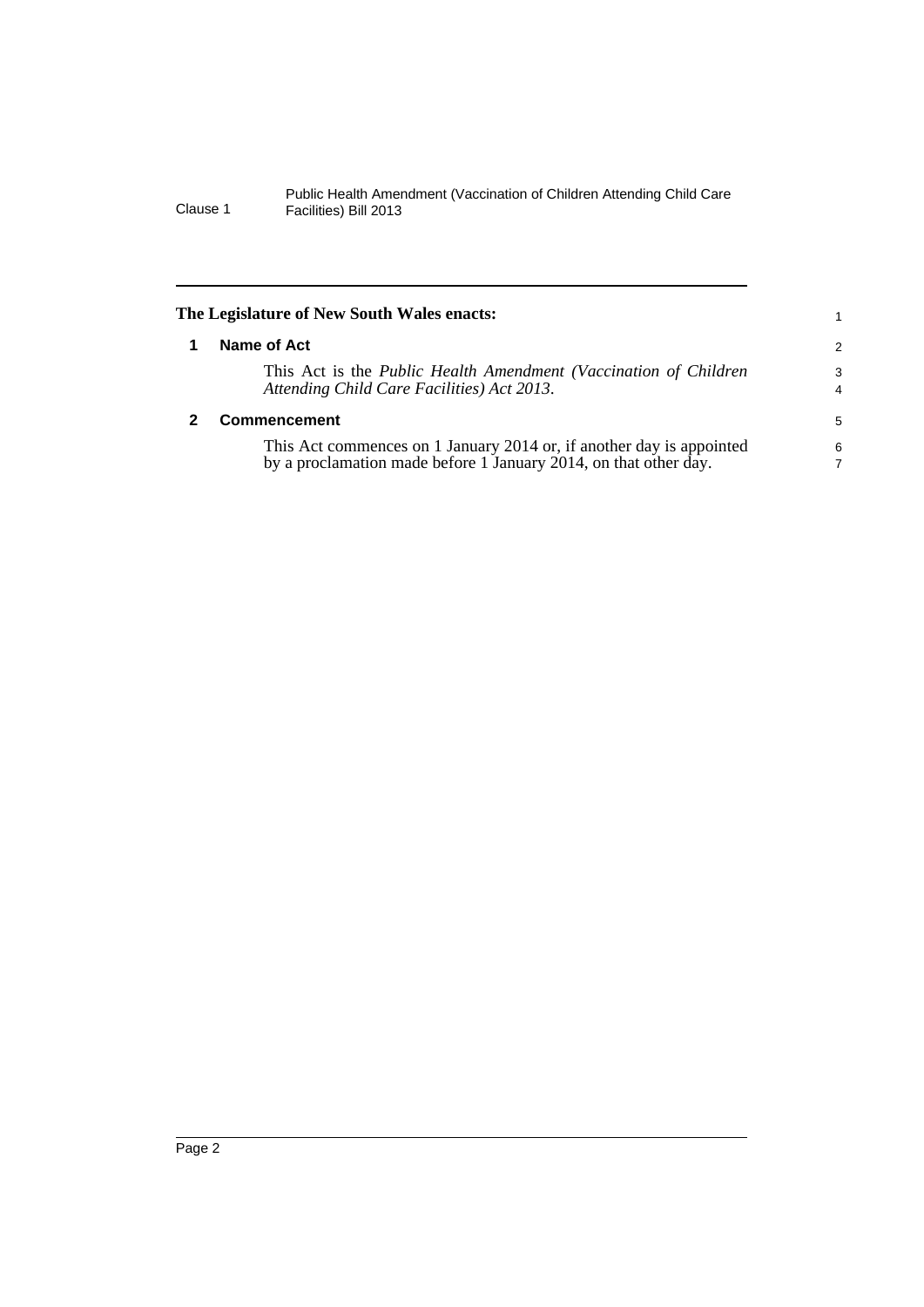Amendment of Public Health Act 2010 No 127 Schedule 1

<span id="page-6-0"></span>

|                                | <b>Schedule 1</b>                                                                             |                   | <b>Amendment of Public Health Act 2010</b><br><b>No 127</b>                                                                                                                                                                                                                                                     | 1<br>2                     |
|--------------------------------|-----------------------------------------------------------------------------------------------|-------------------|-----------------------------------------------------------------------------------------------------------------------------------------------------------------------------------------------------------------------------------------------------------------------------------------------------------------|----------------------------|
| $[1]$                          |                                                                                               |                   | <b>Section 85 Definitions</b>                                                                                                                                                                                                                                                                                   | 3                          |
|                                |                                                                                               |                   | Insert in alphabetical order in section $85(1)$ :                                                                                                                                                                                                                                                               | 4                          |
|                                |                                                                                               |                   | <i>authorised practitioner</i> means:                                                                                                                                                                                                                                                                           | 5                          |
|                                |                                                                                               |                   | a medical practitioner, or<br>(a)                                                                                                                                                                                                                                                                               | 6                          |
|                                |                                                                                               |                   | (b)<br>a member of a class of health practitioners prescribed by<br>the regulations for the purposes of this definition.                                                                                                                                                                                        | 7<br>8                     |
|                                |                                                                                               |                   | NSW Immunisation Schedule means the NSW Immunisation<br>Schedule approved by the Chief Health Officer from time to time<br>and published by the Ministry of Health on its website.                                                                                                                              | 9<br>10<br>11              |
| $[2]$                          | Section 85 (1), definition of "immunisation certificate"                                      |                   |                                                                                                                                                                                                                                                                                                                 | 12                         |
|                                |                                                                                               |                   | Omit ", and includes a copy of any such statement or report".                                                                                                                                                                                                                                                   | 13                         |
| $[3]$                          | <b>Section 85 (3)</b>                                                                         |                   | 14                                                                                                                                                                                                                                                                                                              |                            |
| Insert after section $85(2)$ : |                                                                                               | 15                |                                                                                                                                                                                                                                                                                                                 |                            |
|                                |                                                                                               | (3)               | In this Division, a reference to an immunisation certificate or<br>other certificate includes a reference to a copy of any such<br>certificate.                                                                                                                                                                 | 16<br>17<br>18             |
| [4]                            |                                                                                               | <b>Section 87</b> |                                                                                                                                                                                                                                                                                                                 |                            |
|                                | Omit the section. Insert instead:                                                             |                   | 20                                                                                                                                                                                                                                                                                                              |                            |
|                                | 87<br>Responsibilities of principals of child care facilities with respect to<br>immunisation |                   |                                                                                                                                                                                                                                                                                                                 | 21<br>22                   |
|                                |                                                                                               | (1)               | Certificates for immunisation or exemption must be provided<br>before enrolment                                                                                                                                                                                                                                 | 23<br>24                   |
|                                |                                                                                               |                   | The principal of a child care facility must not enrol a child, or<br>permit a child to enrol, at the child care facility unless the parent<br>of the child, or the principal of another child care facility, has<br>provided to the principal:                                                                  | 25<br>26<br>27<br>28       |
|                                |                                                                                               |                   | (a)<br><i>vaccination certificate</i> , being an<br>immunisation<br>a<br>certificate indicating that the child is age appropriately<br>immunised or a certificate in the approved form by an<br>authorised practitioner certifying that the child is<br>following an approved vaccination catch-up schedule, or | 29<br>30<br>31<br>32<br>33 |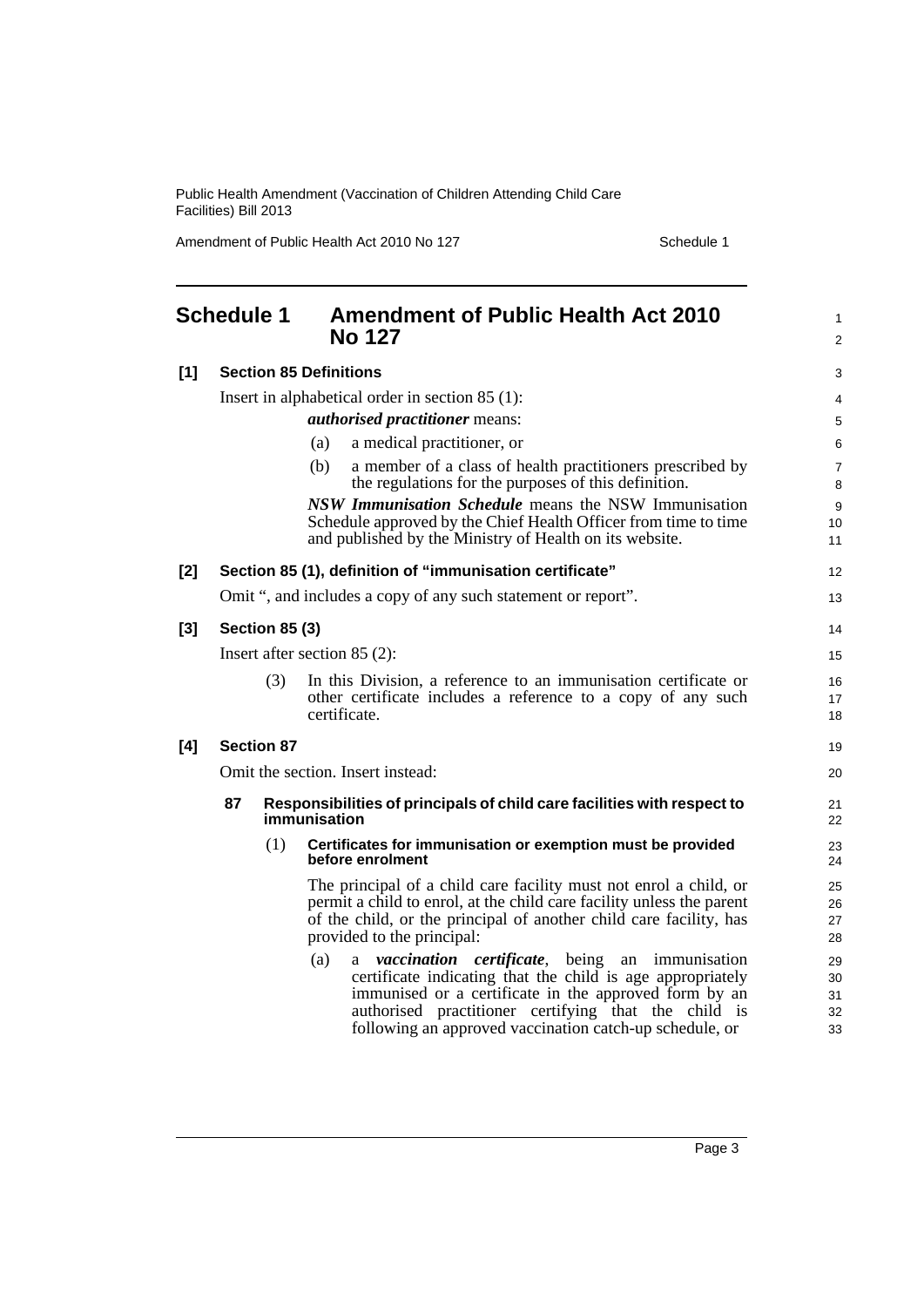#### Schedule 1 Amendment of Public Health Act 2010 No 127

(b) if a vaccination certificate does not cover some of the vaccine preventable diseases for which immunisation at the child's age is recommended by the NSW Immunisation Schedule, the vaccination certificate and a certificate of a kind specified in subsection (2) with respect to those vaccine preventable diseases, or

- (c) if no vaccination certificate is provided, a certificate of a kind specified in subsection (2) with respect to the vaccine preventable diseases for which immunisation at the child's age is recommended by the NSW Immunisation Schedule.
- (2) Certificates of any of the following kinds may be provided in respect of any vaccine preventable disease not covered by a vaccination certificate:
	- (a) a certificate in the approved form by an authorised practitioner certifying that the child should have an exemption for one or more vaccines for specified vaccine preventable diseases due to a medical contraindication to vaccination,
	- (b) a certificate in the approved form in which:
		- (i) the parent of the child certifies that the parent has a conscientious belief of a kind specified in the approved form that vaccination for specified vaccine preventable diseases should not take place, and
		- (ii) an authorised practitioner certifies that the practitioner has explained the benefits and risks associated with immunisation to the parent and has informed the parent of the potential danger if a child is not immunised.

#### (3) **Exemptions from pre-enrolment requirement**

A principal of a child care facility is not required to comply with subsection (1) before enrolling, or permitting the enrolment of, a child at the child care facility in the circumstances prescribed by the regulations for the purposes of this section.

#### (4) **Other occasions when certificates may be required**

The principal of a child care facility must, on such occasions as may be prescribed by the regulations, ask a parent of a child enrolled at the child care facility to provide for that child an updated certificate of a kind required to be provided under subsection  $(1)$ .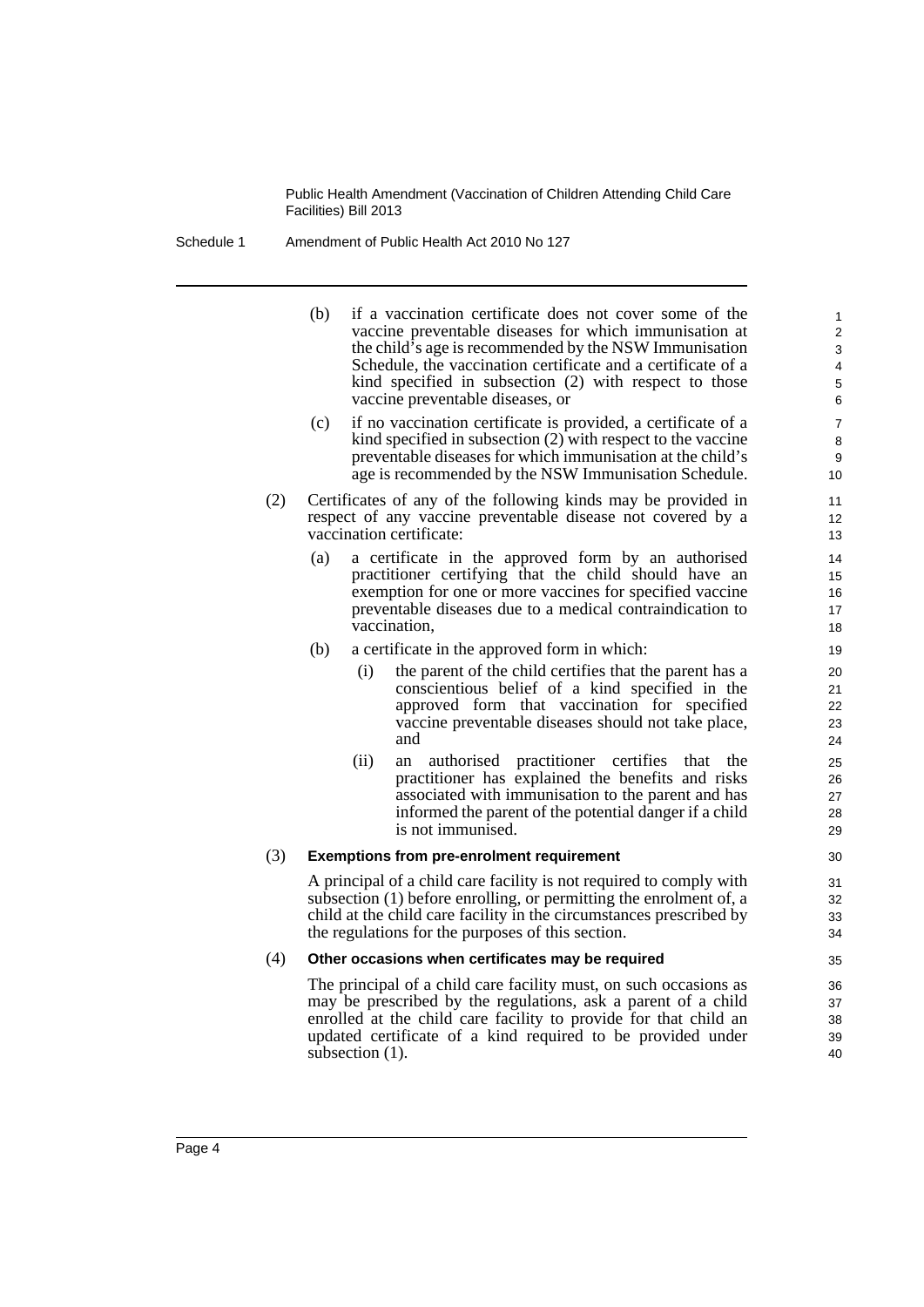Amendment of Public Health Act 2010 No 127 Schedule 1

|       | (5)                                       | <b>Immunisation register</b>                                                                                                                                                                                                                                     | $\mathbf{1}$                    |
|-------|-------------------------------------------|------------------------------------------------------------------------------------------------------------------------------------------------------------------------------------------------------------------------------------------------------------------|---------------------------------|
|       |                                           | The principal of a child care facility must keep an immunisation<br>register, in the approved form, containing the following:                                                                                                                                    | $\boldsymbol{2}$<br>$\mathsf 3$ |
|       |                                           | a record of the immunisation status of each child enrolled<br>(a)<br>at the child care facility,                                                                                                                                                                 | 4<br>5                          |
|       |                                           | immunisation certificates and other certificates provided<br>(b)<br>to the principal under this section.                                                                                                                                                         | $\,6$<br>$\overline{7}$         |
|       | (6)                                       | The principal of a child care facility must retain information<br>about a child in the immunisation register for such period as may<br>be prescribed by the regulations and must produce the register for<br>inspection on request by the public health officer. | 8<br>9<br>10<br>11              |
| (7)   |                                           | Provision of certificates for enrolment at other child care<br>facilities                                                                                                                                                                                        | 12<br>13                        |
|       |                                           | The principal of a child care facility at which a child is currently<br>or was previously enrolled must, on request, provide a copy of the<br>record and certificates kept for that child in the immunisation<br>register of the child care facility to:         | 14<br>15<br>16<br>17            |
|       |                                           | the parent of the child, for the purpose of the enrolment of<br>(a)<br>the child at another child care facility, or                                                                                                                                              | 18<br>19                        |
|       |                                           | the principal of another child care facility at which the<br>(b)<br>child proposes to enrol.                                                                                                                                                                     | 20<br>21                        |
| (8)   | Chief Health Officer may issue guidelines | 22                                                                                                                                                                                                                                                               |                                 |
|       |                                           | The Chief Health Officer may publish guidelines on the website<br>of the Ministry of Health to assist authorised practitioners who<br>are requested to provide certificates under this section.                                                                  | 23<br>24<br>25                  |
| $[5]$ |                                           | Section 88 Responsibilities of principals during outbreaks of vaccine<br>preventable diseases                                                                                                                                                                    | 26<br>27                        |
|       |                                           | Insert "section 87 and" before "this section" in section 88 (8).                                                                                                                                                                                                 | 28                              |